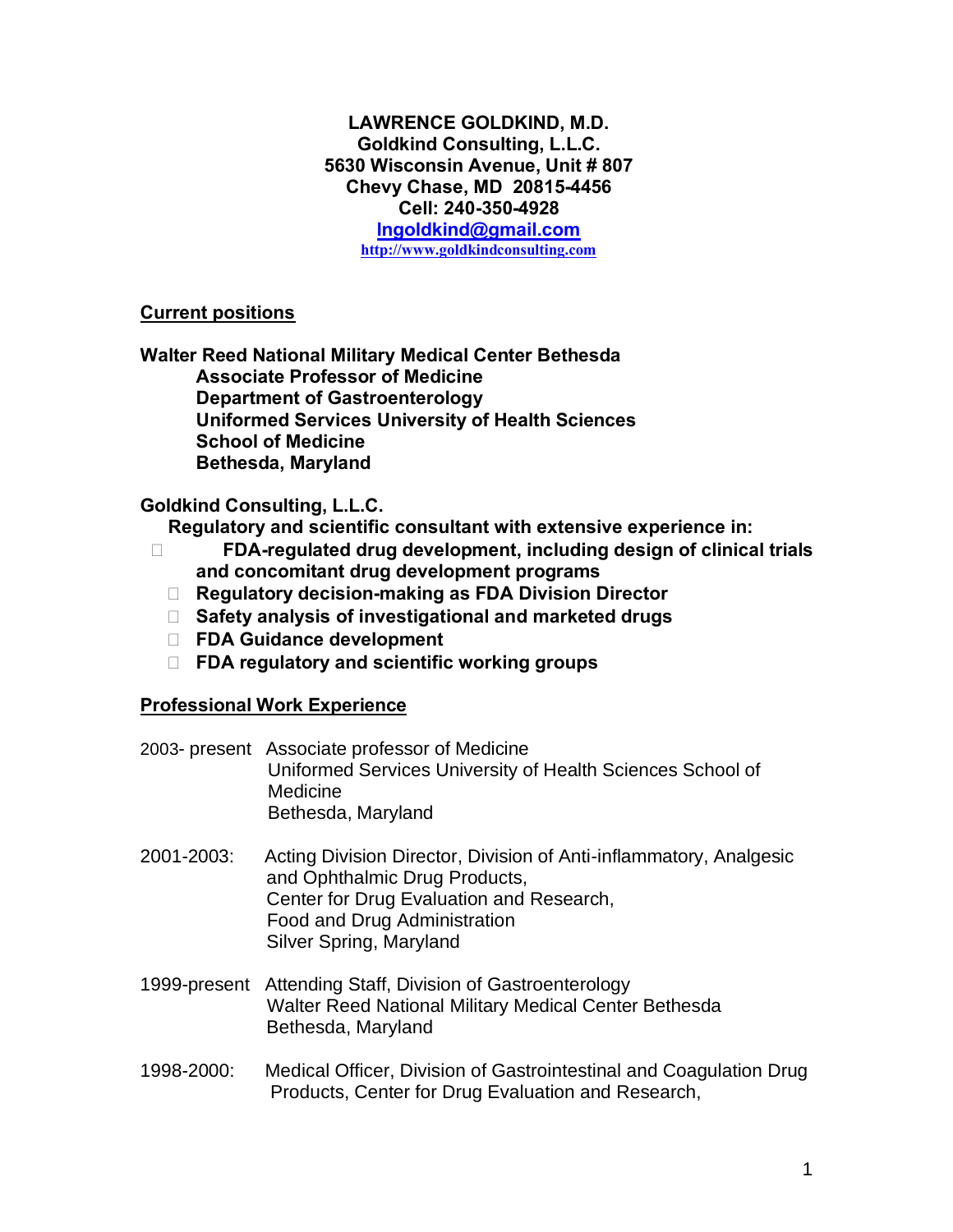Food and Drug Administration Silver Spring, Maryland

- 1994-1998 Chairman, Division of Gastroenterology, University Community Hospital Tampa, Florida
- 1993-1998 Member, J.A.E.B Center for Health Research, Independent I.R.B. Tampa, Florida
- 1987-1998 Gastroenterology private practice Tampa, Florida
- 1986-1987 Senior Fellowship Training in Therapeutic Endoscopic Retrograde Cholangiopancreatography Meir Hospital, Israel
- 1984-1986 Fellowship in Gastroenterology Boston University Hospital and Boston City Hospital Boston, Massachusetts
- 1983-1984 Clinical Research Fellow, Department of Nutrition, Harvard University School of Medicine Boston, Massachusetts
- 1983-1984 Associate in Medicine Boston University Medical Center Boston, Massachusetts
- 1980-1983 Intern, Junior Assistant Resident, Senior Assistant Resident, Internal Medicine University of Maryland Hospital Baltimore, Maryland

## **Education**

- 1980 University of Maryland School of Medicine, M.D.
- 1976 University of Pennsylvania, B.A. International Affairs, Summa cum laude

# **Certificate and Licensure**

1999-present Maryland Medical Licensure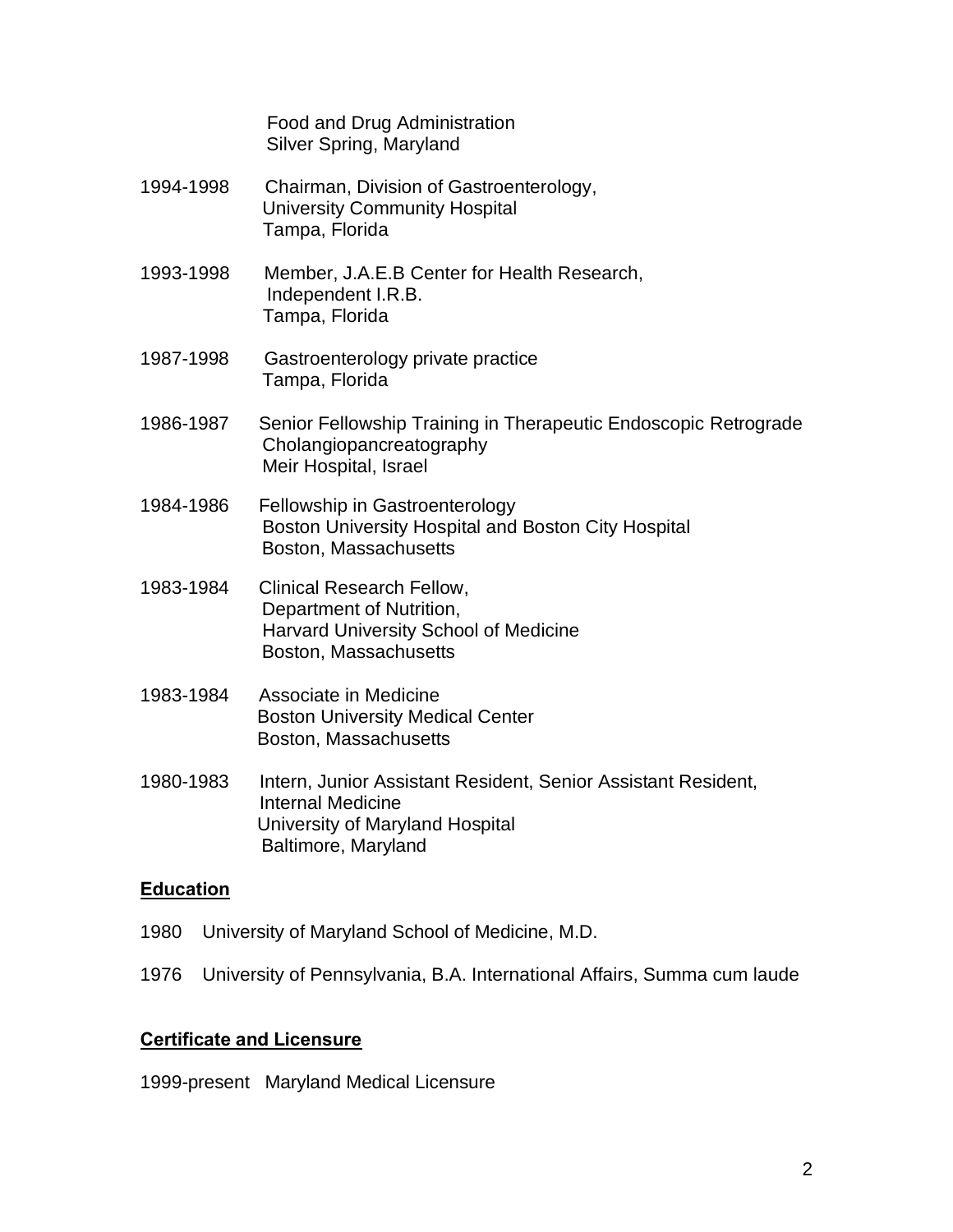- 1986- 2011 Florida Medical License
- 1987 Board Certified in Gastroenterology
- 1983 Board Certified in Internal Medicine
- 1983-1987 Massachusetts Medical Licensure
- 1981 Diplomat, National Board of Medical Examiners

#### **Honors and Awards**

- 2003 FDA Award of Excellence
- 1999 FDA Special Recognition Award FDA
- 1980 Dean's Fellowship: University of Maryland School of Medicine
- 1976 Phi Beta Kappa

#### **Publications (oldest to newest)**

- 1. Rogers, E.L., Iseri O., Bustin, M., Goldkind, S.F., **Goldkind, L**., *Adenocarcinoma of the Esophagogastric Junction: A Distinct Entity*  American Association for the Study of Liver Disease, Gastroenterology Research Group, May 1981.
- 2. Rogers, E.L., **Goldkind, L**., Goldkind, S.F., *Increasing Frequency of Esophageal Cancer Among Black Male Veterans* CANCER 1982;49:610-617.
- 3. **Goldkind, L**., Cave, D.R., Jaffin, B., et. al., *A New Factor in Enteric Hyperoxaluria: Oxalobacter Formigens* American College of Gastroenterology October 1985.
- 4. Rogers, E.L., Goldkind, S.F., **Goldkind, L**., et.al., *Adenocarcinoma of the Lower Esophagus*, Journal of Clinical Gastroenterology 1986;8:613-618.
- 5. **Goldkind, L.,** *Rofecoxib versus placebo ulcer rates*, Gastroenterology 2000;118:638-639.
- 6. Brinker, A., **Goldkind, L**., Bonnel, R,. Beitz, J., *Spontaneous Reports of Hypertension Leading to Hospitalization in Association with*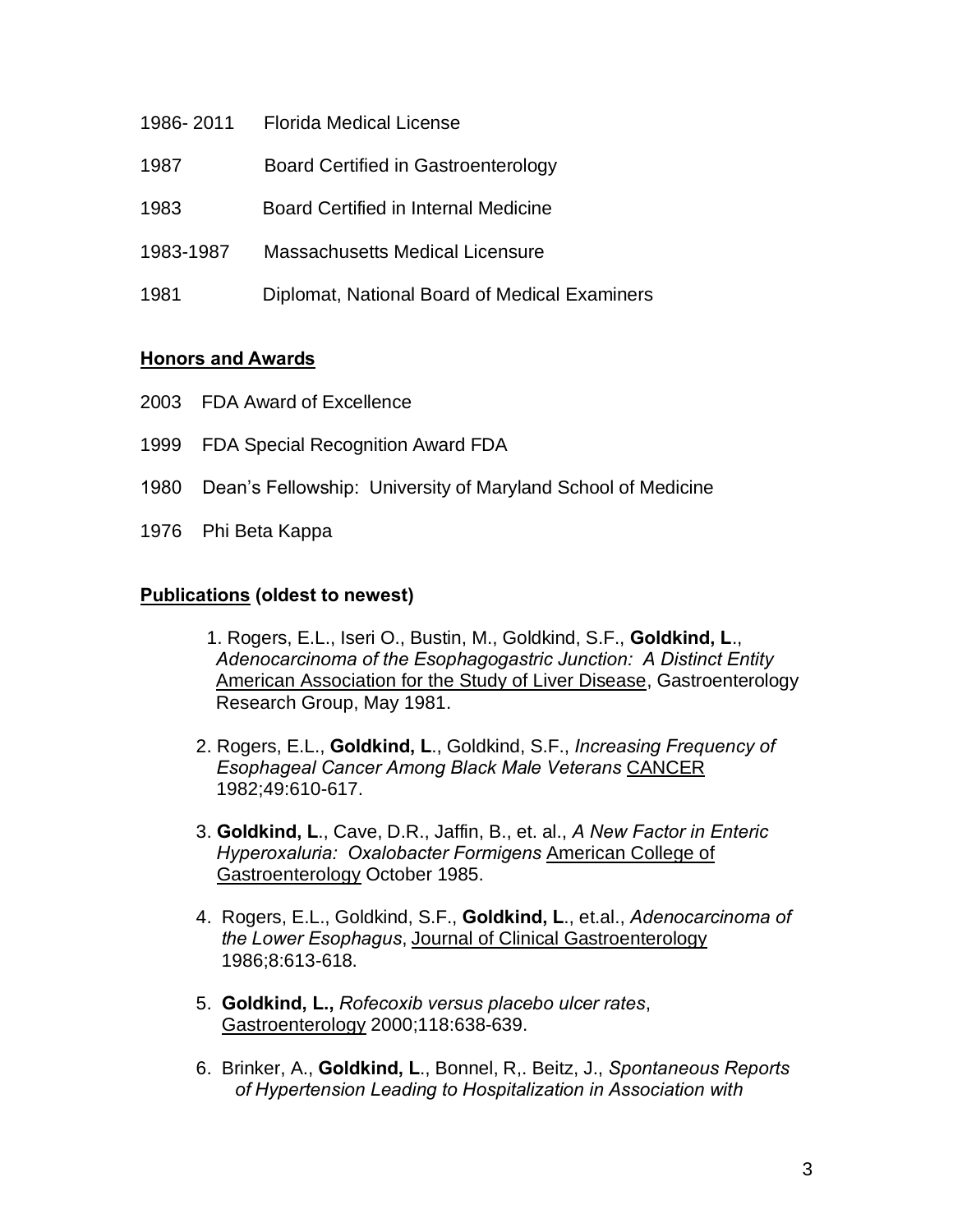*Rofecoxib, Celecoxib, Nabumetone and Oxaprozin* Drug Aging 2004;21(7): 479-484.

- 7. Womeldorph, C. and Goldkind, L., *Etanerept and Inflammatory Bowel Diseases: Friend or Foe* American Journal of Gastroenterology 2004;99(10):S175-176.
- 8. Rostrom A., **Goldkind, L**., Laine L., *Nonsteroidal anti-inflammatory Drugs and Hepatic Toxicity: A Systematic Review of Randomized Controlled Clinical Trials in Arthritis Patients* Clinical Gastroenterology and Hepatology May 2005;3(5):489-98.
- 9. **Goldkind L**, Laine L., *A Systematic Review of NSAIDs Withdrawn From the Market Due to Hepatotoxicity: Lessons Learned from the Bromfenac Experience* Pharmacoepidemiology and Drug Safety April 2006;15(4):213-20.
- 10. Peura DA, **Goldkind** L., *Balancing the gastrointestinal benefits and risks of nonselective NSAIDs*, Arthritis Res. Ther. 2005;7(Suppl 4):S713. Epub 2005 Sep 15.
- 11. **Goldkind L**, Simon, L., *Patients, their doctors: nonsteroidal anti inflammatory drugs and the perception of risk* Arthritis Res. Ther. 2006;8(2):105. Epub 2006 Mar 2.
- 12. Laine, L., **Goldkind, L.,** Curtis, S.P. Connors, L., Yangiong, Z., Cannon C., *How common is diclofenac-associated liver injury? Analysis of 17,289 arthritis patients in a long-term prospective clinical trial* Digestive Disease Week 2007.
- 13.Cash, B.D., Kim, C., Jensen, D., Cullen, P., Kikendall, J.W., Scott T., Itzkowitz, S. L., Lee, D., Kurland, J.E., Goldkind, L., Barlow, D., *Accuracy of computed tomographic colonography for colorectal cancer screening in asymptomatic individuals* Gastroenterology 2007;132(4):A92.
- 14.Moawad F.J., **Goldkind L**., *An Unusual Case of Colonic Ischemia* South Med J April 2009;102(4):405-7.

.

15.Laine, Loren; **Goldkind, Lawrence**; Curtis, Sean P., Connors, Laurine, Yanqiong Zhang, Cannon, Christopher, *How common is diclofenac associated liver injury? Analysis of 17, 289 arthritis patients in a long term prospective clinical trial* Am J Gastroenterology 2009;104(2):356- 62.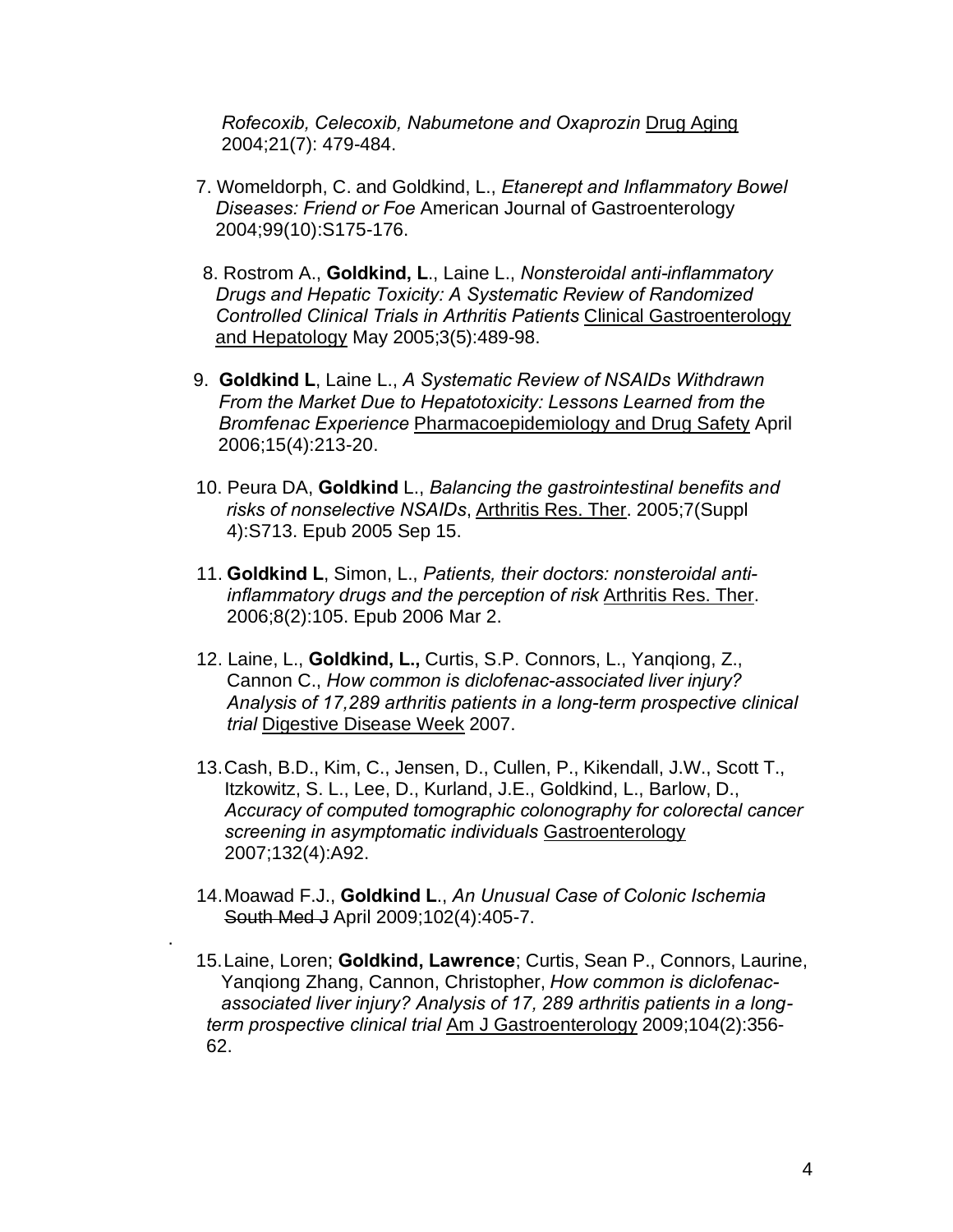- *16.* Moore A, Cryor B, **Goldkind L.**, et. al., *Evidence for endoscopic ulcers as meaningful surrogate endpoint for clinically significant upper gastrointestinal harm* Clinical Gastroenterology and Hepatology November 2009;7(11):156-63.
- 17. Cash B.D., Young, P.E., Kikendall, J.W., Gentry, A., Itzkowitz, S.L., **Goldkind, L**., Truesdale, M., Dykes, C., Jensen, D.W., Barlow, D.S., *Natural History of Intermediate-Sized Colon Polyps on CTC: Growth Rates Predict Histology* Gastroenterology May 2009;136(5): Supplement1, Page A-52.
- 18.Simon L, Strand V, Boers M, Brooks P, Tugwell P, Bombardier C, Fries J, Henry D, **Goldkind L**, Guyatt, Laupacis A, Lynd L, MacDonald T, Mamdani M, Moore A, Saag K, Sillman A, Stevens R, Tyndall A., *How to Ascertain Drug Safety in the Context of Benefit. Controversies and Concerns* J Rheumatol September 2009;36(9):2114-2121.
- *19.*Armbruster S, **Goldkind L.**, *A 5-Year Retrospective Review of Experience With Clostridium difficile-Associated Diarrhea* Military Medicine April 2012;177(4):456-9.
- *20.*Cirigliano, Vito, and **Goldkind**, *Chronic Granulomatous Colitis Following Coffee Enema*, American Journal of Gastroenterology Vol. 108. 75 Varik St. 9th FLR, New York, New York 10013-1917 USA: Nature Publishing Group, 2013.
- 21.Mellor, T., Harris, N. **Goldkind, L.**, *Severe Abdominal Pain and Intestinal Edema Due to Hypoalbuminemia: 1077* American Journal of Gastroenterology 2015;110:S468.
- 22.Collins, J., Albert, D., Singla, M., **Goldkind, L.**, *A Tubo-Ovarian Abcess Identified via Colonoscopy: 511* American Journal of Gastroenterology 2015;110:S221-S222.
- 23.Albert, D., Collins, J., Singla, M., **Goldkind, L.**, *Chronic Recurrent Intestinal Pseudo-Obstruction Successfully Treated with Methylnaltrexone: Presidential Poster: 337* American Journal of Gastroenterology 2015;110:S148.
- 24.Zibert, K., and **Goldkind, L.**, *Isolated Jejunal Vsculitis in a Young Man* American Journal of Gastroenterology 2016;111:S1001-1002.
- 25.Harrison, N., and **Goldkind, L.**, *Gastric Ischemia: An Under-Recognized Cause of Upper GI Bleeding?* American Journal of Gastroenterology 2017;112:S1043.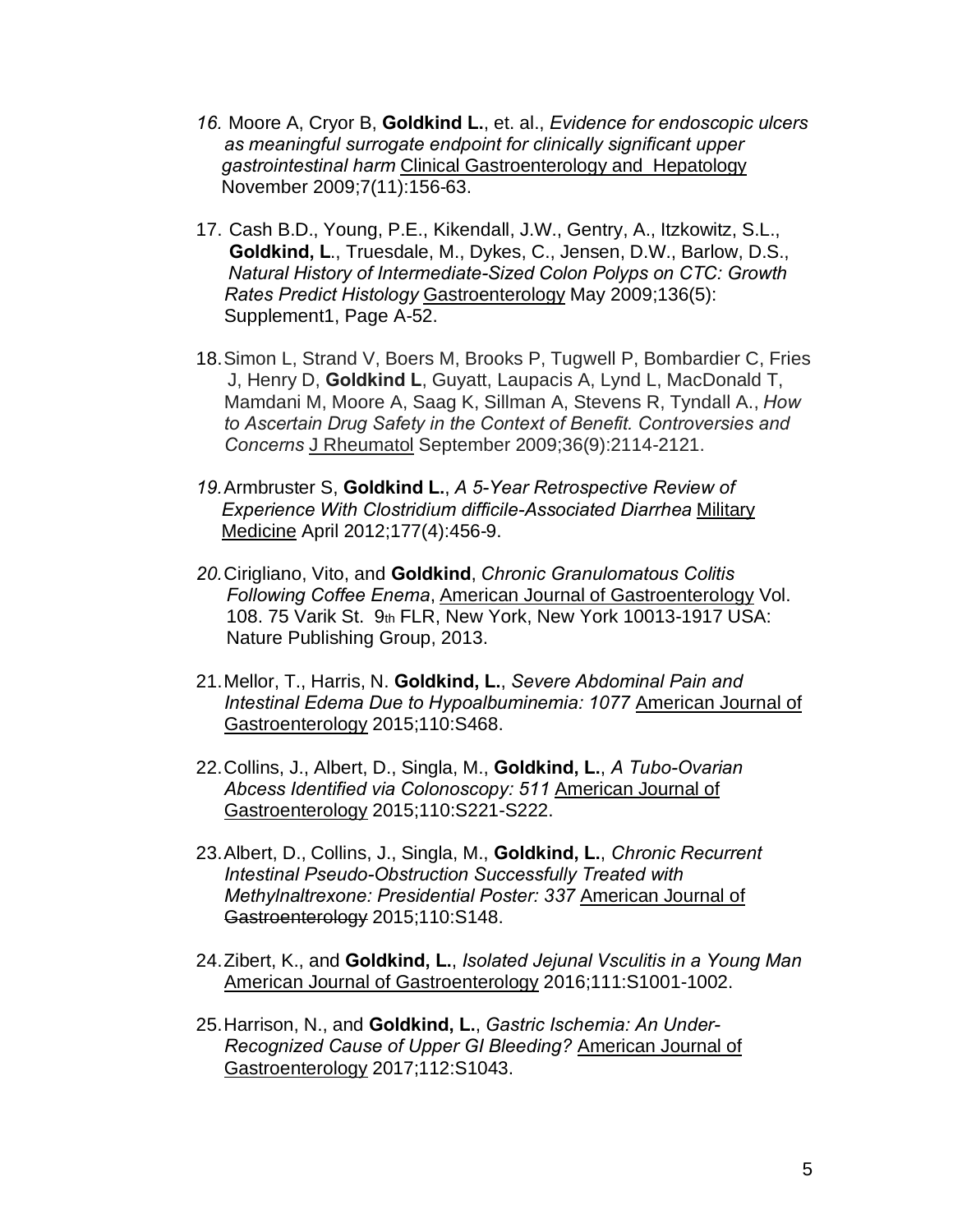- 26.Gerlach, R., **Goldkind, L.**, Ng, J., Sager, P., *Tegaserod Cardiovascular Safety Analysis: Importance of a Methodologic Approach to Drug Safety Analysis* American Journal of Gastroenterology 2018;113:S268.
- 27. **Goldkind, L.**, Gerlach, R., Zou, H. Howden, C.W., *Efficacy of Tegaserod in IBS-C: Original RCTs and Reanalysis in Patients with Sever Symptoms: 467* American Journal of Gastroenterology 2018;113:S269-S270.
- 28.Harrison, N., Davis, S., **Goldkind, L.**, *Under Pressure: Obscure Bleeding due to Small Bowel Varices: 2016* American Journal of Gastroenterology 2018;113:S1140-S1150.
- 29.Shumar J, Junga Z, **Goldkind L**, "Treatment Resistant Grade III Capecitabine-Induced Diarrhea Highlighting the Therapeutic Efficacy of Oral Budesonide," British Journal of Medicine Case Reports 2019;12(11).
- 30.Howden, C.W., Gerlach, R., Byers, A., Zou, H. **Goldkind, L.**, "Time to Onset of Tegaserod Effect on IBS-C Patients' Global Assessment of Symptom Relief" Gastroenterology 2019;Mo1546.
- 31. Di Bisceglie, A., Harrison, S., Gunn, N., Kohli, A., Liu, L., Flyer, A., Goldkind, L., "A Phase 2, Randomized Controlled Trial of Berberine(BUDCA) in Patients with Presumed Non-Alcoholic Steatohepatitis (NASH) and Type 2 Diabetes https://www.nature.com/articles/s41467-021-25701-5

## **Presentations (oldest to newest)**

*Clinical trial design for outcome trials on cardiovascular risk*  International Workshop on COX-2 sponsored by the International COX-2 Study Group 1/28/-2/30/05 Arlington Virginia

*Pharmacovigilance*  American College of Rheumatology, Innovative Therapies in Rheumatology 3/4/05 Washington DC

*Functional Dyspepsia: Regulatory insights*  World Congress of Gastroenterology September 2005

*Causality Assessment in Drug Safety Assessment*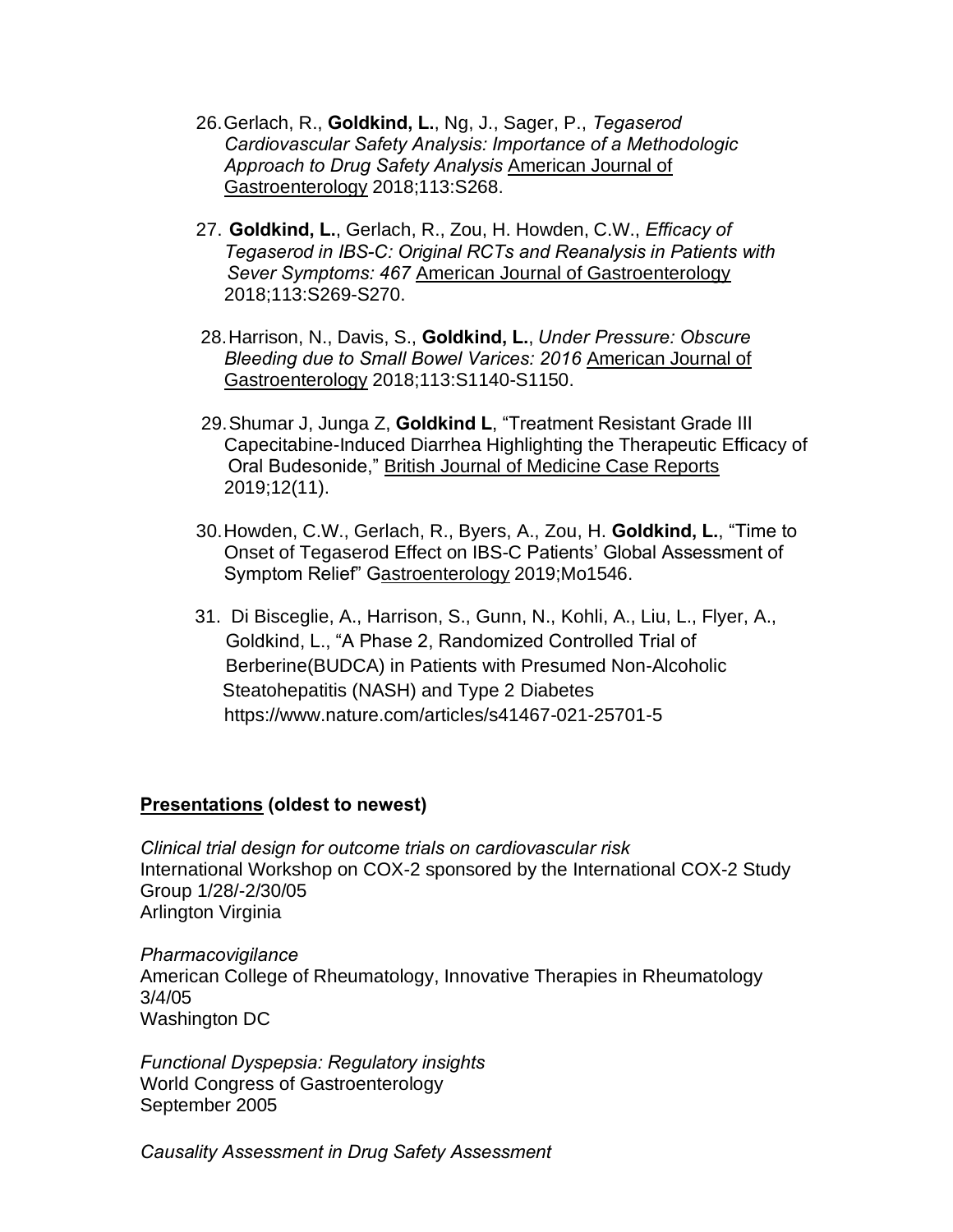Outcome Measures in Rheumatology **OMERACT** University of Ottawa, Ontario Canada May 27, 2008

*Case presentation: Amitizia: Anatomy of a first cycle approval*